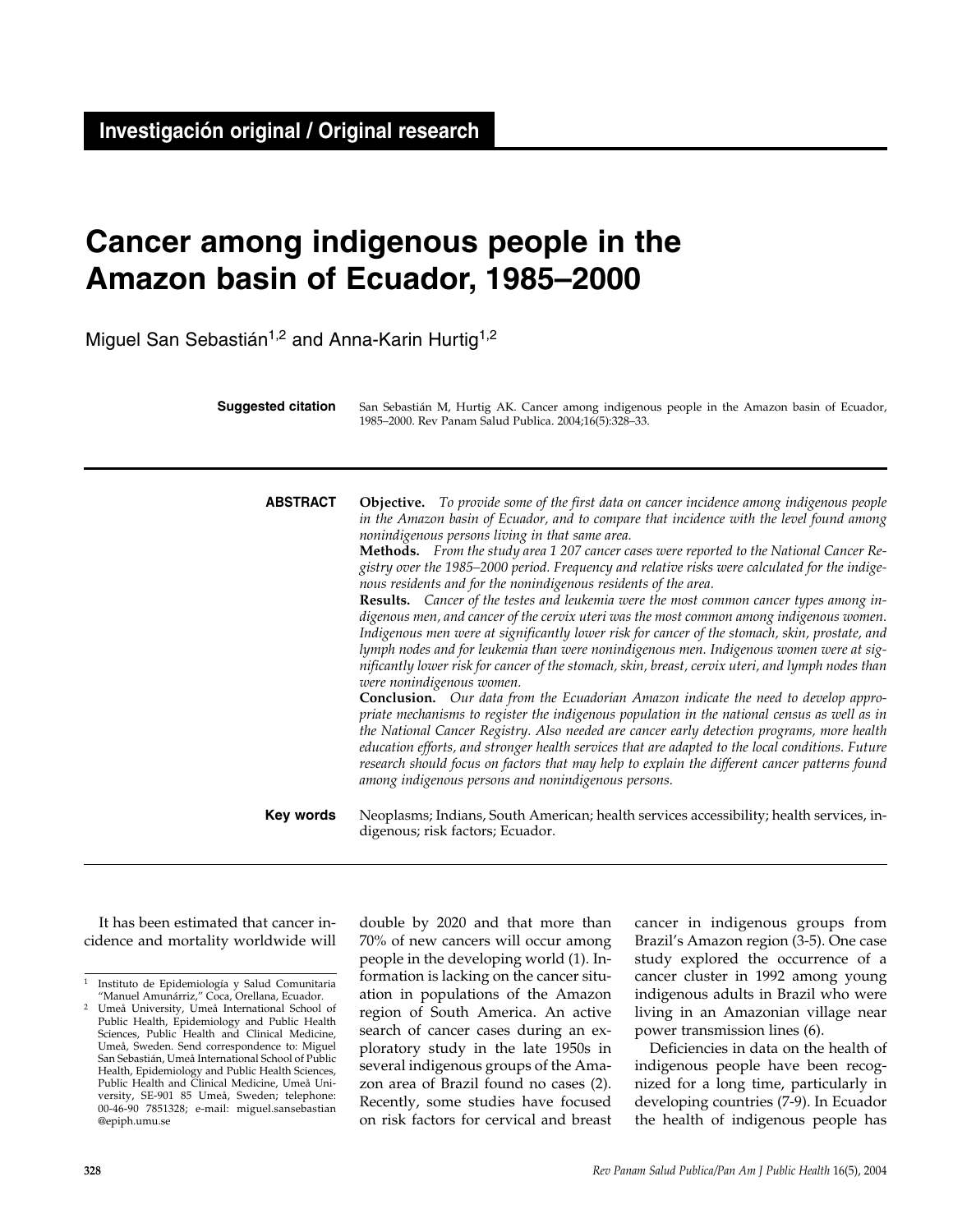been identified as a priority concern (10). However, no effective and culturally appropriate health programs for that population have been developed nationally. There is a need for good information to identify problems, develop policies, and implement programs related to this issue in Ecuador.

The objective of this study was to provide some of the first data ever on cancer incidence among indigenous people in the Amazon basin of Ecuador, and to compare that incidence level with the level found among nonindigenous persons living in that same area.

## **POPULATION AND METHODS**

#### **Area of study**

The study was carried out in the provinces of Sucumbios, Napo, Orellana, and Pastaza, which are situated in the eastern part of Ecuador (Figure 1). The population of the four provinces numbered 356 406 in the year 2000. Of that total, 106 025 of them (29.7%) belonged to one of the eight indigenous groups in the area. The rest were nonindigenous settlers who moved there from Ecuador's coastal and highland regions (11).

The indigenous people live in small communities scattered along the rivers, and they make their living from hunting, fishing, and subsistence agriculture. The nonindigenous people arrived in the area in the 1970s along paths opened by petroleum companies. Approximately one-third of these nonindigenous people live in small villages, where trading and petroleumrelated services are the main activities. The other two-thirds live in rural communities and make their living from agriculture and cattle-raising

The physical infrastructure in the Amazon basin of Ecuador is poor. The majority of the inhabitants, including ones living in villages and in towns with up to 15 000 residents, lack electricity and piped drinking water. In each province there is a provincial hospital, and each county (*cantón*) has a health center. The hospitals have no

**FIGURE 1. Map of Ecuador, showing the four provinces included in the study of cancer among indigenous and nonindigenous people, 1985–2000**



*Source:* Instituto Geográfico Militar.

histopathological services and no access to radiotherapy or chemotherapy treatment.

### **Cancer data**

No cancer registry is available in the Amazon region of Ecuador. Suspected cancer cases are referred from these provinces to Quito, the capital. All cases diagnosed in Quito are registered in the National Cancer Registry (NCR) (12). We used the NCR data for our study.

During the 1985–2000 period 1 207 cancer cases were reported to the NCR from the provinces of Sucumbios, Orellana, Napo, and Pastaza. The NCR information includes the patient's name, gender, age at diagnosis, cancer site, histology (according to the 10th *International Classification of Diseases*), year of diagnosis, residence at diagnosis, and education. Approximately 97% of the cases are confirmed histologically, hematologically, or cytologically.

## **Population data**

We used population estimates from the four provinces for the year 1993 that included information on gender and ethnicity (indigenous vs. nonindigenous). These estimates were made by the National Institute of Statistics and Census (NISC), based on the 1990 National Census (13). Data on age distribution were not available.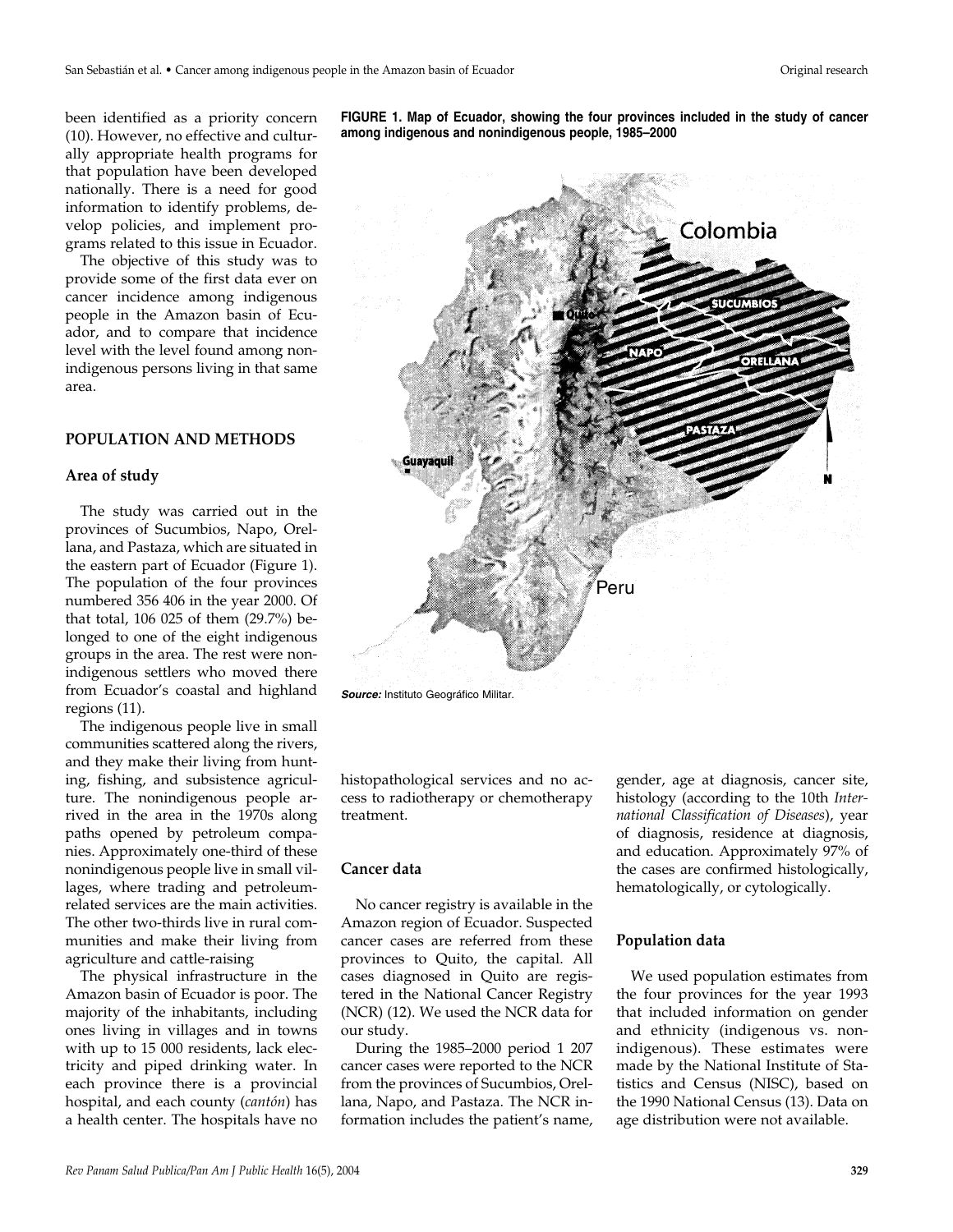## **Ethnicity**

The NISC defined an individual as being indigenous when that person could speak an indigenous language. For our study, local experts assigned ethnicity for individual cancer cases after a careful visual inspection of their two family names (that is, the surname from the father and the surname from the mother). When a person had two indigenous family names, that individual was considered as indigenous. Of the 1 207 cancer cases, 10 of them (0.83%) were excluded because they had just one indigenous family name.

# **Statistical analysis**

We calculated the frequency of sitespecific cancers by ethnicity and by gender. We also calculated relative risk (RR), along with the 95% confidence interval (CI), for the indigenous persons and the nonindigenous persons by gender.

# **RESULTS**

Table 1 presents the distribution of cancers by site for the indigenous and nonindigenous persons who were diagnosed with cancer between 1985 and 2000. There were 48 cases among the indigenous men and 62 cases among the indigenous women. For indigenous men, cancer of the testes (10.4%) and leukemia (10.4%) were the most common cancer types. Cancers of the penis (8.3%), stomach (8.3%), liver  $(6.3\%)$ , and lymph nodes  $(6.3\%)$  next followed in frequency.

Among nonindigenous men, cancer of the stomach (21.7%) was the most frequently diagnosed cancer. Leukemia (12.1%) and cancer of the lymph nodes (10.5%) were also common. Nonindigenous men had a higher frequency of skin cancer (9.6% versus 4.2% among indigenous men) and prostate cancer (7.8% versus 4.2% among indigenous men).

For indigenous women, cancer of the cervix uteri (22.6%) was the most

| TABLE 1. Frequency distribution of cancer by site for indigenous persons and nonindige- |
|-----------------------------------------------------------------------------------------|
| nous persons, by gender, Amazon basin of Ecuador, 1985–2000                             |

|                          | Indigenous     |           |                |            | Nonindigenous  |           |                |           |
|--------------------------|----------------|-----------|----------------|------------|----------------|-----------|----------------|-----------|
|                          | Men            |           | Women          |            | Men            |           | Women          |           |
|                          | No.            | $\%$      | No.            | $\%$       | No.            | $\%$      | No.            | $\%$      |
| Oral cavity              | 1              | 2.1       | 1              | 1.6        | 3              | 0.7       | 2              | 0.3       |
| Other pharynx            | 0              | 0.0       | 1              | 1.6        | 1              | 0.2       | 0              | 0.0       |
| Esophagus                | 0              | 0.0       | 0              | 0.0        | $\overline{7}$ | 1.6       | 3              | 0.5       |
| Stomach                  | 4              | 8.3       | 3              | 4.8        | 95             | 21.7      | 43             | 6.6       |
| Colon                    | 0              | 0.0       | 3              | 4.8        | 14             | 3.2       | 8              | 1.2       |
| Rectum                   | 1              | 2.1       | 0              | 0.0        | 4              | 0.9       | 3              | 0.5       |
| Liver                    | 3              | 6.3       | 1              | 1.6        | 8              | 1.8       | $\overline{7}$ | 1.1       |
| Gallbladder              | 1              | 2.1       | 1              | 1.6        | $\overline{2}$ | 0.5       | 12             | 1.9       |
| Pancreas                 | 0              | 0.0       | 0              | 0.0        | 5              | 1.1       | 1              | 0.2       |
| Larynx                   | 0              | 0.0       | 0              | 0.0        | 6              | 1.4       | 1              | 0.2       |
| Lung                     | 1              | 2.1       | 0              | 0.0        | 15             | 3.4       | $\overline{4}$ | 0.6       |
| Skin                     | 2              | 4.2       | $\overline{2}$ | 3.2        | 42             | 9.6       | 36             | 5.6       |
| Melanoma (skin)          | 0              | 0.0       | 4              | 6.5        | 12             | 2.7       | 6              | 0.9       |
| Penis                    | 4              | 8.3       |                | <b>NAa</b> | 6              | 1.4       |                | <b>NA</b> |
| Prostate                 | $\overline{c}$ | 4.2       |                | <b>NA</b>  | 34             | 7.8       |                | <b>NA</b> |
| <b>Testes</b>            | 5              | 10.4      |                | <b>NA</b>  | 14             | 3.2       |                | <b>NA</b> |
| <b>Breast</b>            | $\mathbf 0$    | 0.0       | 1              | 1.6        | 1              | 0.2       | 55             | 8.5       |
| Cervix uteri, in situ    |                | <b>NA</b> | 3              | 4.8        |                | <b>NA</b> | 88             | 13.6      |
| Cervix uteri, invasive   |                | <b>NA</b> | 14             | 22.6       |                | <b>NA</b> | 186            | 28.7      |
| Corpus uteri             |                | <b>NA</b> | 1              | 1.6        |                | <b>NA</b> | 8              | 1.2       |
| Uterus, part unspecified |                | <b>NA</b> | 0              | 0.0        |                | <b>NA</b> | $\overline{c}$ | 0.3       |
| Ovary                    |                | <b>NA</b> | 3              | 4.8        |                | <b>NA</b> | 17             | 2.6       |
| Placenta                 |                | <b>NA</b> | 2              | 3.2        |                | <b>NA</b> | 6              | 0.9       |
| Bladder                  | $\overline{c}$ | 4.2       | 0              | 0.0        | 5              | 1.1       | 2              | 0.3       |
| Kidnev                   | 0              | 0.0       | 0              | 0.0        | 6              | 1.4       | 3              | 0.5       |
| Eye and adnexa           | 4              | 8.3       | 0              | 0.0        | 6              | 1.4       | $\overline{2}$ | 0.3       |
| Nervous system           | 0              | 0.0       | 1              | 1.6        | $\overline{c}$ | 0.5       | 1              | 0.2       |
| Brain                    | 0              | 0.0       | 1              | 1.6        | 5              | 1.1       | 4              | 0.6       |
| Thyroid                  | 1              | 2.1       | $\overline{c}$ | 3.2        | $\overline{7}$ | 1.6       | 16             | 2.5       |
| Lymph nodes              | 3              | 6.3       | 1              | 1.6        | 46             | 10.5      | 23             | 3.5       |
| Leukemia                 | 5              | 10.4      | 9              | 14.5       | 53             | 12.1      | 40             | 6.2       |
| Other cancers            | 9              | 18.8      | 8              | 12.9       | 39             | 8.9       | 70             | 10.8      |
| Total                    |                | 48        |                | 62         |                | 438       |                | 649       |

a NA = not applicable.

common cancer diagnosed. Next in frequency were leukemia (14.5%), skin melanoma (6.5%), and stomach cancer and colon cancer (both 4.8%). In nonindigenous women, cancer of the cervix uteri (28.7%) was also the most common form of cancer. Nonindigenous women had a higher frequency of breast cancer (8.5%) than did indigenous women (1.6%). Stomach cancer (6.6%) and leukemia (6.2%) then followed in frequency for the nonindigenous women. The relationship between invasive and in situ cancer uteri was 4.7:1 among indigenous women and 2.1:1 among nonindigenous women.

Cancers of the esophagus, pancreas, larynx, and kidney were not diagnosed among either indigenous men or women, but they were found in the nonindigenous group.

Figure 2 shows the distribution of overall cancer frequency among the men studied, classified by age group and ethnicity. Figure 3 provides similar information for the women. Noticeable peaks were found in indigenous men and in indigenous women in the age group of 15–44 years and in nonindigenous men more than 60 years old.

Table 2 compares the risk of cancer among indigenous persons and nonindigenous persons during the 1985–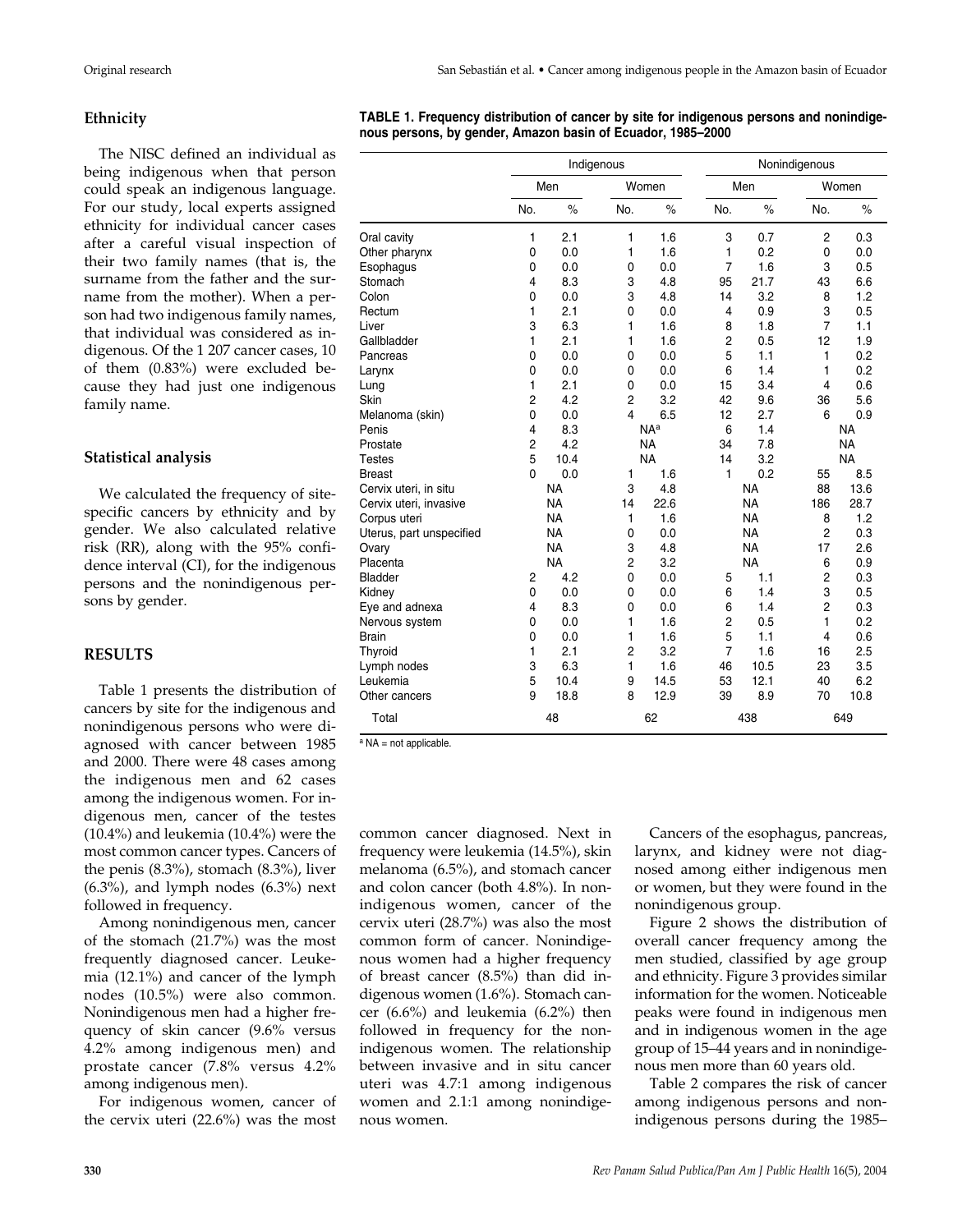



**FIGURE 3. Frequency of all combined cancer sites among women, by age group and ethnicity, Amazon basin of Ecuador, 1985–2000**



2000 period. Indigenous men were at significantly lower risk for cancer of the stomach (RR: 0.10; 95% CI: 0.04– 0.27), skin (RR: 0.11; 95% CI: 0.03– 0.45), prostate (RR: 0.14; 95% CI: 0.03– 0.58), and lymph nodes (RR: 0.15; 95% CI: 0.05–0.48) and for leukemia (RR: 0.22; 95% CI: 0.09–0.55). Compared to nonindigenous women, indigenous women were at significantly lower risk of cancer of the stomach (RR: 0.16; 95% CI: 0.05–0.52), skin (RR: 0.13; 95% CI: 0.03–0.54), breast (RR: 0.04; 95% CI: 0.01–0.29), cervix in situ (RR: 0.08; 95% CI: 0.03–0.25), cervix uteri invasive (RR: 0.18; 95% CI: 0.10–0.31), and lymph nodes (RR: 0.10; 95% CI: 0.01– 0.74).

## **DISCUSSION**

The cancer data that we have presented here provide preliminary baseline information on site-specific relative frequency and the relative risk of cancer among indigenous populations of the Amazon basin of Ecuador.

Some limitations in the data need to be considered. Because of the geographical and socioeconomic difficulties that indigenous persons and nonindigenous persons in the Ecuadorian Amazon have in accessing adequate health care, cancer rates may be underestimated in both of those groups, but especially in the indigenous group. In addition, it is difficult for indigenous people to travel to Quito, the capital, where they could be diagnosed. This is because of the high costs involved and also the fear of leaving the family for an unknown, and often untrusted, environment.

Methods of ascribing ethnicity are inevitably prone to error. The NISC designation of persons as being indigenous is based on their self-reported knowledge of an indigenous language. In addition, the National Cancer Registry does not differentiate by ethnicity. Although the local experts designated ethnicity to an individual person rather than a small geographical area, some misclassification may have occurred.

The lack of information on age distribution in the indigenous population and the nonindigenous population made it impossible to adjust for differences; however, it is believed that both groups have a similar age distribution.

There were some notable differences between the indigenous and nonindigenous groups in the frequency distribution and relative risks of cancer. The frequency pattern of cancer found in the nonindigenous population in the Ecuadorian Amazon resembles the distribution in the Quito population, in both men and women (12). In Quito the most frequent cancer sites in men are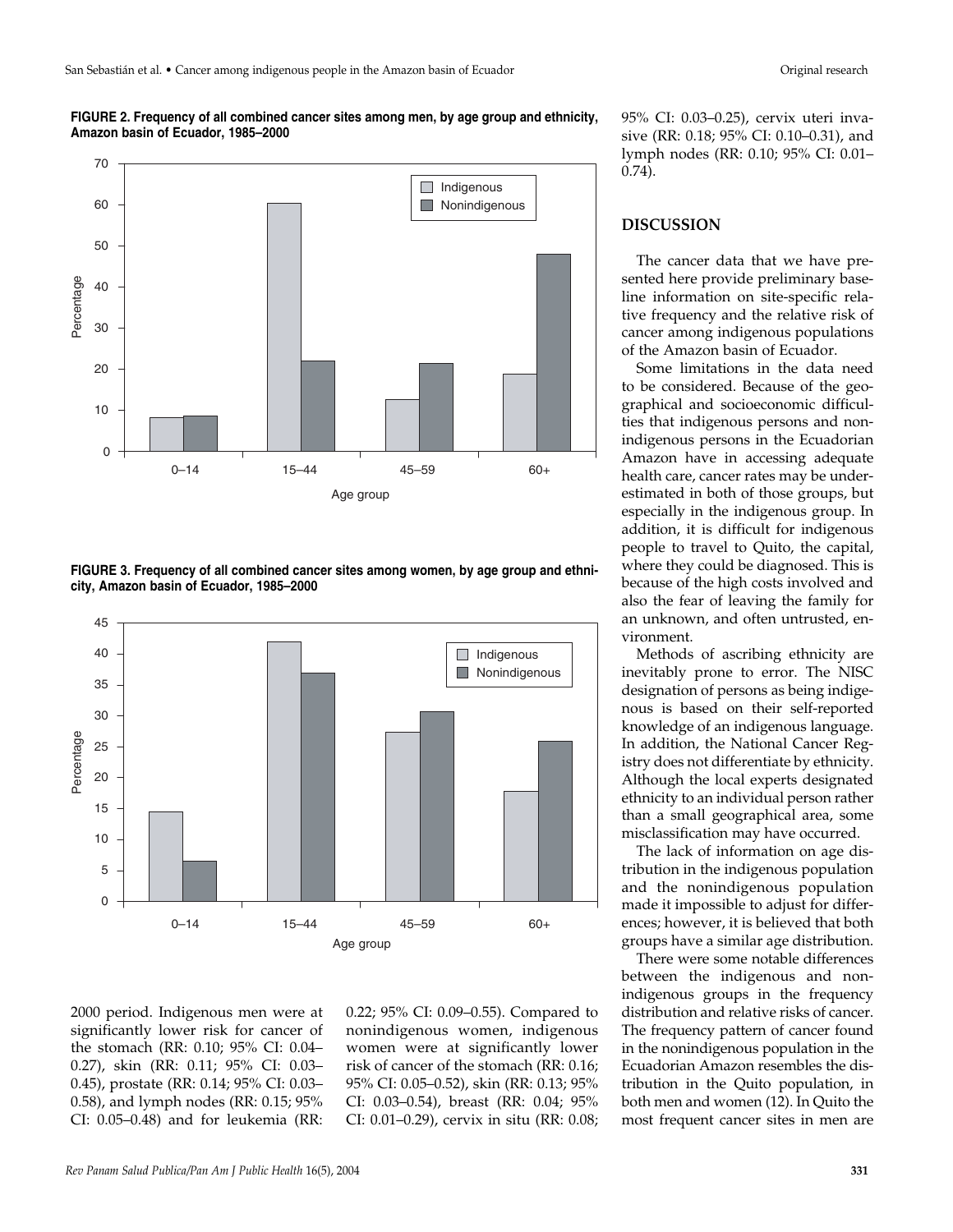**TABLE 2. Relative risk (RR) of cancer, with 95% confidence interval (95% CI), in indigenous men and women relative to nonindigenous men and women, Amazon basin of Ecuador, 1985–2000** 

|                          |                 | Men            | Women     |                |  |
|--------------------------|-----------------|----------------|-----------|----------------|--|
|                          | <b>RR</b>       | 95% CI         | <b>RR</b> | 95% CI         |  |
| Oral cavity              | 0.70            | $0.08 - 7.50$  | 1.18      | $0.11 - 13.01$ |  |
| Other pharynx            | NA <sup>a</sup> | <b>NA</b>      | <b>NA</b> | <b>NA</b>      |  |
| Esophagus                | <b>NA</b>       | <b>NA</b>      | <b>NA</b> | <b>NA</b>      |  |
| Stomach                  | 0.10            | $0.04 - 0.27$  | 0.16      | $0.05 - 0.52$  |  |
| Colon                    | <b>NA</b>       | <b>NA</b>      | 0.88      | $0.23 - 3.32$  |  |
| Rectum                   | 0.59            | $0.07 - 5.28$  | <b>NA</b> | <b>NA</b>      |  |
| Liver                    | 0.89            | $0.24 - 3.35$  | 0.34      | $0.04 - 2.76$  |  |
| Gallbladder              | 1.18            | $0.11 - 13.02$ | 0.20      | $0.03 - 1.54$  |  |
| Pancreas                 | <b>NA</b>       | <b>NA</b>      | <b>NA</b> | <b>NA</b>      |  |
| Larynx                   | <b>NA</b>       | <b>NA</b>      | <b>NA</b> | <b>NA</b>      |  |
| Lung                     | 0.16            | $0.02 - 1.21$  | <b>NA</b> | <b>NA</b>      |  |
| Skin                     | 0.11            | $0.03 - 0.45$  | 0.13      | $0.03 - 0.54$  |  |
| Melanoma (skin)          | <b>NA</b>       | <b>NA</b>      | 1.57      | $0.44 - 5.56$  |  |
| Penis                    | 1.57            | $0.44 - 5.56$  | <b>NA</b> | <b>NA</b>      |  |
| Prostate                 | 0.14            | $0.03 - 0.58$  | <b>NA</b> | <b>NA</b>      |  |
| <b>Testes</b>            | 0.84            | $0.44 - 1.62$  | <b>NA</b> | <b>NA</b>      |  |
| <b>Breast</b>            | <b>NA</b>       | <b>NA</b>      | 0.04      | $0.01 - 0.29$  |  |
| Cervix uteri, in situ    | <b>NA</b>       | <b>NA</b>      | 0.08      | $0.03 - 0.25$  |  |
| Cervix uteri, invasive   | <b>NA</b>       | <b>NA</b>      | 0.18      | $0.10 - 0.31$  |  |
| Corpus uteri             | <b>NA</b>       | <b>NA</b>      | 0.29      | $0.04 - 2.32$  |  |
| Uterus, part unspecified | <b>NA</b>       | <b>NA</b>      | <b>NA</b> | <b>NA</b>      |  |
| Ovary                    | <b>NA</b>       | <b>NA</b>      | 0.42      | $0.12 - 1.43$  |  |
| Placenta                 | <b>NA</b>       | <b>NA</b>      | 0.79      | $0.16 - 3.91$  |  |
| <b>Bladder</b>           | 0.95            | $0.18 - 6.10$  | <b>NA</b> | <b>NA</b>      |  |
| Kidney                   | <b>NA</b>       | <b>NA</b>      | <b>NA</b> | <b>NA</b>      |  |
| Eye and adnexa           | 1.57            | $0.44 - 5.56$  | <b>NA</b> | <b>NA</b>      |  |
| Nervous system           | <b>NA</b>       | <b>NA</b>      | 2.36      | $0.15 - 37.73$ |  |
| <b>Brain</b>             | <b>NA</b>       | <b>NA</b>      | 0.59      | $0.07 - 5.29$  |  |
| Thyroid                  | 0.34            | $0.04 - 2.76$  | 0.30      | $0.07 - 1.30$  |  |
| Lymph nodes              | 0.15            | $0.05 - 0.48$  | 0.10      | $0.01 - 0.74$  |  |
| Leukemia                 | 0.22            | $0.09 - 0.55$  | 0.53      | $0.26 - 1.09$  |  |
| Other cancers            | 0.54            | $0.26 - 1.11$  | 0.27      | $0.13 - 0.56$  |  |
| Total                    | 0.26            | $0.19 - 0.35$  | 0.23      | $0.18 - 0.29$  |  |

<sup>a</sup> NA = not applicable.

the prostate, skin, stomach, hematopoietic system, and lung. In women the most frequent sites are the cervix uteri, breast, skin, and stomach (12).

The high relative frequency of cancer among indigenous men 15–44 years old is explained by the high proportion of cancer of the penis and testes. The reason for these high rates among the indigenous men is not clear and needs to be further explored. A study on the Yanomami indigenous group in Venezuela's Amazon area described a high incidence of penis cancer and testes cancer. This was attributed to certain cultural practices such as the use of a penis foreskin string (14). The peak in frequency in nonindigenous men 60

and older is explained by a relatively high frequency of stomach and prostate cancers, which are almost inexistent in their counterparts in the indigenous population.

The low risk for stomach cancer among indigenous persons may be attributed more to nutritional habits than to alcohol intake, which is high among both the indigenous and nonindigenous populations. In general, indigenous people have a diet based on hunting, fishing, and subsistence agriculture, while nonindigenous people are more exposed to a Western-style diet. In the Ecuadorian Amazon a high incidence of stomach cancer has been reported in areas where oil exploitation occurs (15). Nonindigenous persons have suffered more from oil pollution, which could also explain part of the excess that we found in this study. Cigarette smoking is not common in these two populations, and there was a low frequency of lung cancer in both of them. The lower relative risk of skin cancer among indigenous persons might be explained by their having a higher concentration of skin melanin and thus better protection from the tropical climate.

Interestingly, breast cancer was common among nonindigenous women, but only one indigenous woman had been diagnosed with this type of cancer. The reasons for this difference are unknown. As in other developing countries, cervical cancer was the most common of all malignancies among women in the Amazon basin of Ecuador (16). When comparing the invasive/ in situ relationship for women in the Amazon basin to that for women living in Quito (which is 1.65/1), the relationship was higher among women living in the Amazon basin. This was particularly true for the indigenous group (12). A prompt diagnosis of cervical cancer in situ usually prevents development to the invasive stage. These results suggest that in the Amazon region the diagnosis was made very late. A high prevalence of cervical conditions among indigenous populations in the Amazon basin of Brazil has been reported (4), with 1% of the women studied presenting with invasive carcinoma and 3% presenting with premalignant lesions. In addition, 84% presented with inflammatory atypia, resulting from sexually transmitted genital infections (4).

Our data from the Ecuadorian Amazon indicate several possible directions for future research. First, there is a need to develop appropriate mechanisms to register the indigenous population in the national census as well as in the National Cancer Registry. Second, research should focus on factors that may help to explain the different cancer patterns that the indigenous and nonindigenous groups have.

The public health implications of our findings are readily apparent, given